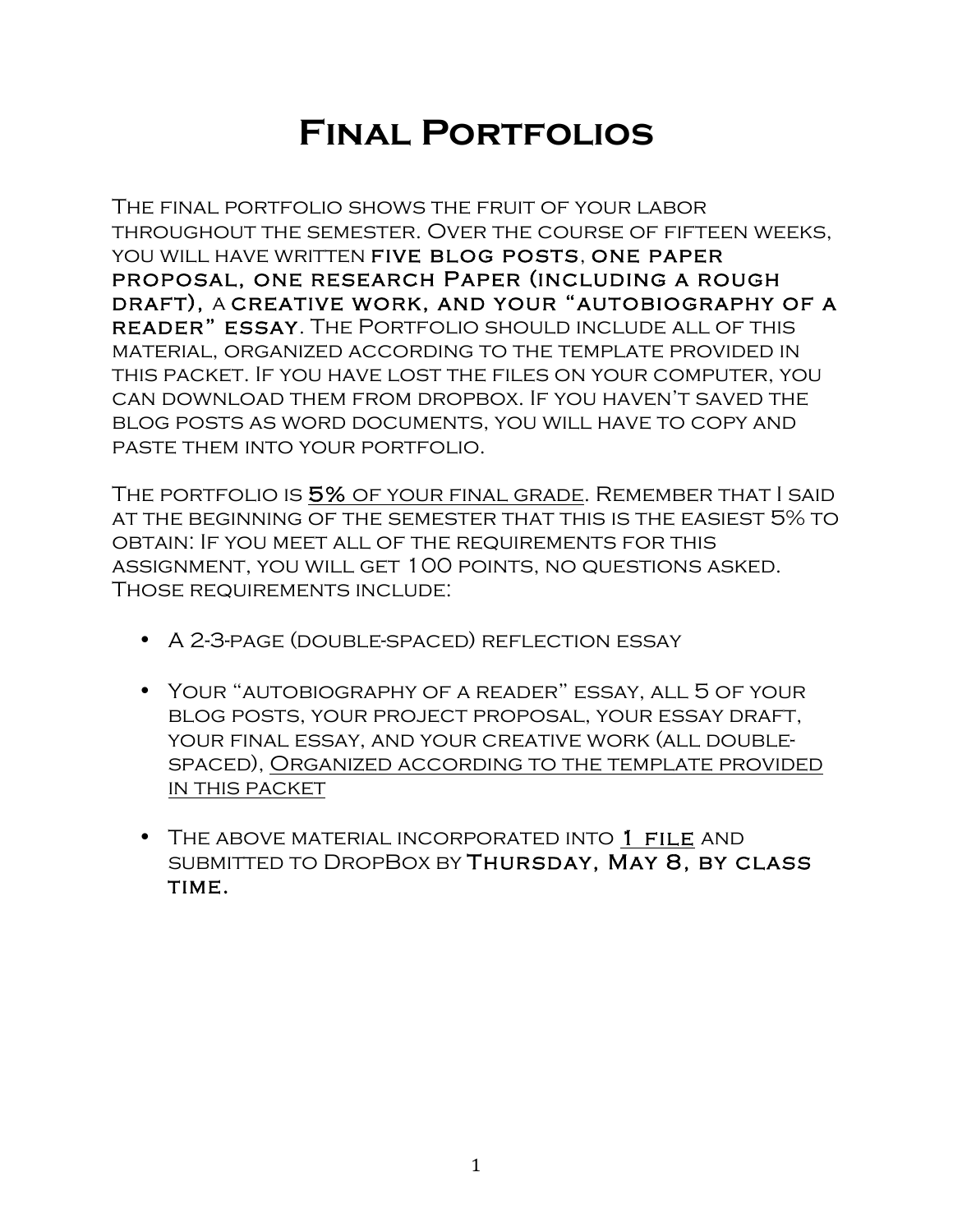## **Writing The Reflective Essay**

This 2-3-page double-spaced essay gives you a chance to reflect on what you've accomplished and learned (about literature and about yourself) over the course of the semester. This is NOT an opportunity to provide suggestions to the instructor or to lament the workload. This essay should be focused on your engagement with the course. There is no single way to write this reflective essay, but here are some topics you might cover in it:

- Your writing abilities when you entered the course and your writing abilities exiting the course. We've covered:
	- $\circ$  How to write a thesis statement that makes an argument about a literary text.
	- $\circ$  How to choose evidence relevant to your claims.
	- $\circ$  How to incorporate evidence into a paper (introduce it, integrate it, analyze it)
	- o How to write an engaging introduction and conclusion
- Your interest/engagement with literature at the beginning of the course and your current interest/engagement with literature
	- $\circ$  Did you discover a new genre, era of literature, or author that you particularly enjoy?
	- $\circ$  What texts were your favorite, and why?
	- $\circ$  What did you learn about yourself as a reader?
	- $\circ$  How might your reading habits change after this course?
	- $\circ$  How did creatively responding to a text (via your adaptation planning) affect your engagement with literature?
- The development of your critical thinking skills
	- $\circ$  Which issue were you particularly drawn to when reading? Here are a few that we've addressed: storytelling/legacies, science/technology and literature, monsters/monstrosity, narrator's credibility, love/revenge, the representation of women in fiction, class barriers and the transition from feudalism to capitalism.
	- o Do you notice details about literature or texts that you didn't notice before?
	- $\circ$  Have you learned to read literature on more than a superficial level (for more than just plot)?
- An increased awareness of historical periods, schools of thought, and/or genre distinctions (the text-world aspect of the reading triangle). Keep in mind we've discussed, in particular:
	- $\circ$  The Early Modern Period (1450-early 1700s)
	- $\circ$  The Romantic era (1800-1830s)
	- $\circ$  The Victorian era (1837-1901)
	- $\circ$  Freudian psychoanalysis ("the Oedipus complex")
	- $\circ$  Lacanian psychoanalysis (the Real, the Imaginary, and the Symbolic)
- A better understanding of how different readers read texts differently (the reader-text aspect of the reading triangle). Things to consider:
	- $\circ$  Our consideration of adaptations
	- $\circ$  Class discussion—hearing different perspectives on texts and how this contributes to your understanding of a text
	- $\circ$  Peer reviews and what you've learned from reading others' drafts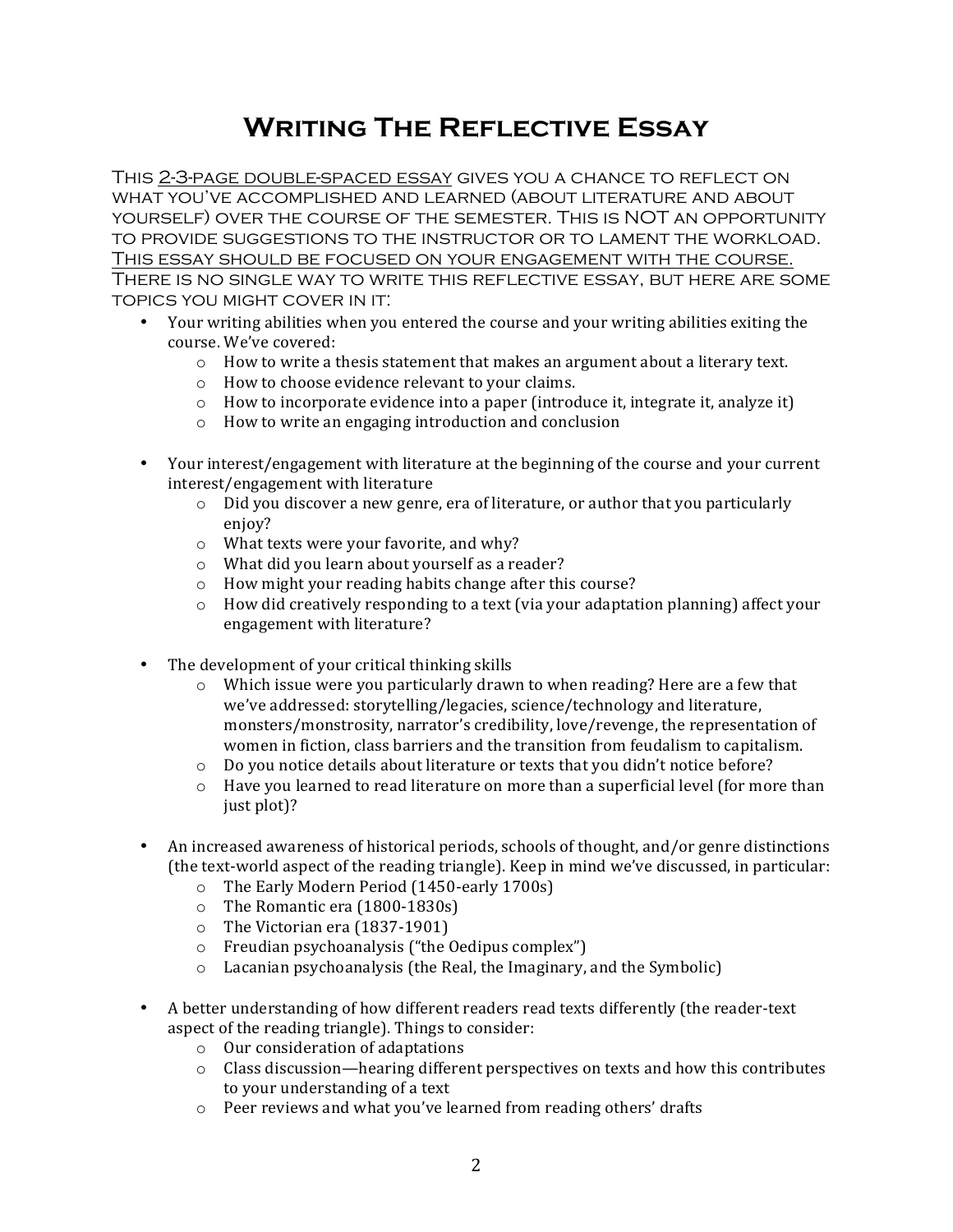## **Organizing Your Portfolio**

YOUR PORTFOLIO SHOULD COMPRISE ONLY ONE WORD DOCUMENT. THAT means you'll need to copy and paste your "Autobiography of a reader" essay, blog posts, final essay/rough draft, and the creative work into the word file that contains your reflective essay. You should label the sections of your portfolio appropriately, using a separate page between items to include the title of the section or sub-section. Please include a table of contents with page numbers. Pages should run consecutively throughout the entire word document. All material should appear in this order:

- I. Title Page (Title, Name, Instructor's Name, Date, Class/Section)
- II. Table of contents
- III. REFLECTIVE ESSAY
- IV. "Autobiography of a reader" essay
- V. Blog posts
	- a. Blog post 1
	- b. Blog Post 2
	- c. Blog Post 3
	- d. Blog Post 4
	- e. Blog Post 5
- VI. Final Essay
	- i. Paper Proposal
	- ii. Rough Draft
	- III. FINAL DRAFT
- VII. Creative Work

That means that each of the above sections should be labeled on its own page before including the document on subsequent pages. Take a look at the following pages for a brief example.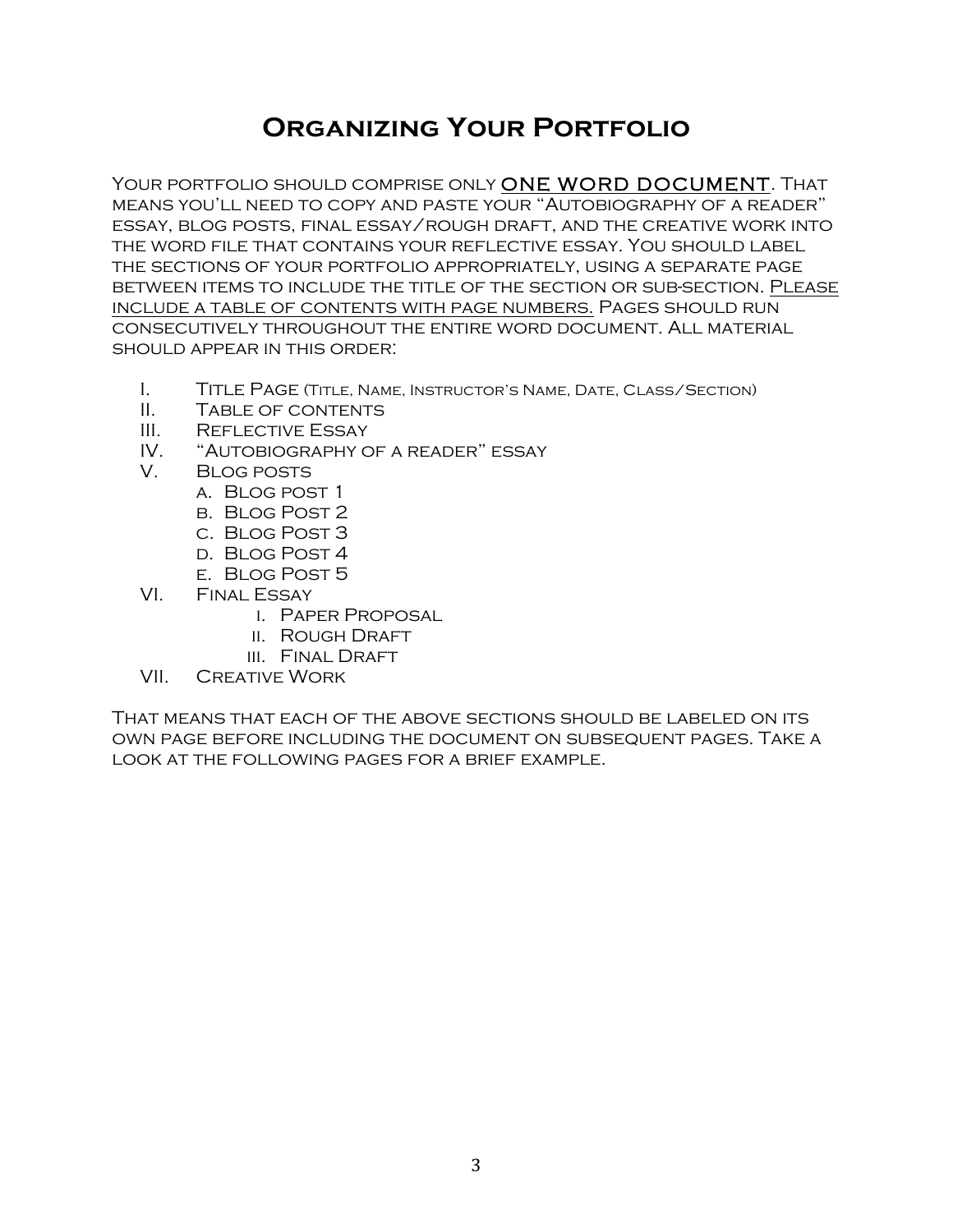Final Portfolio

Jennifer Yirinec

Instructor Jennifer Yirinec

8G:01:50

8 May 2014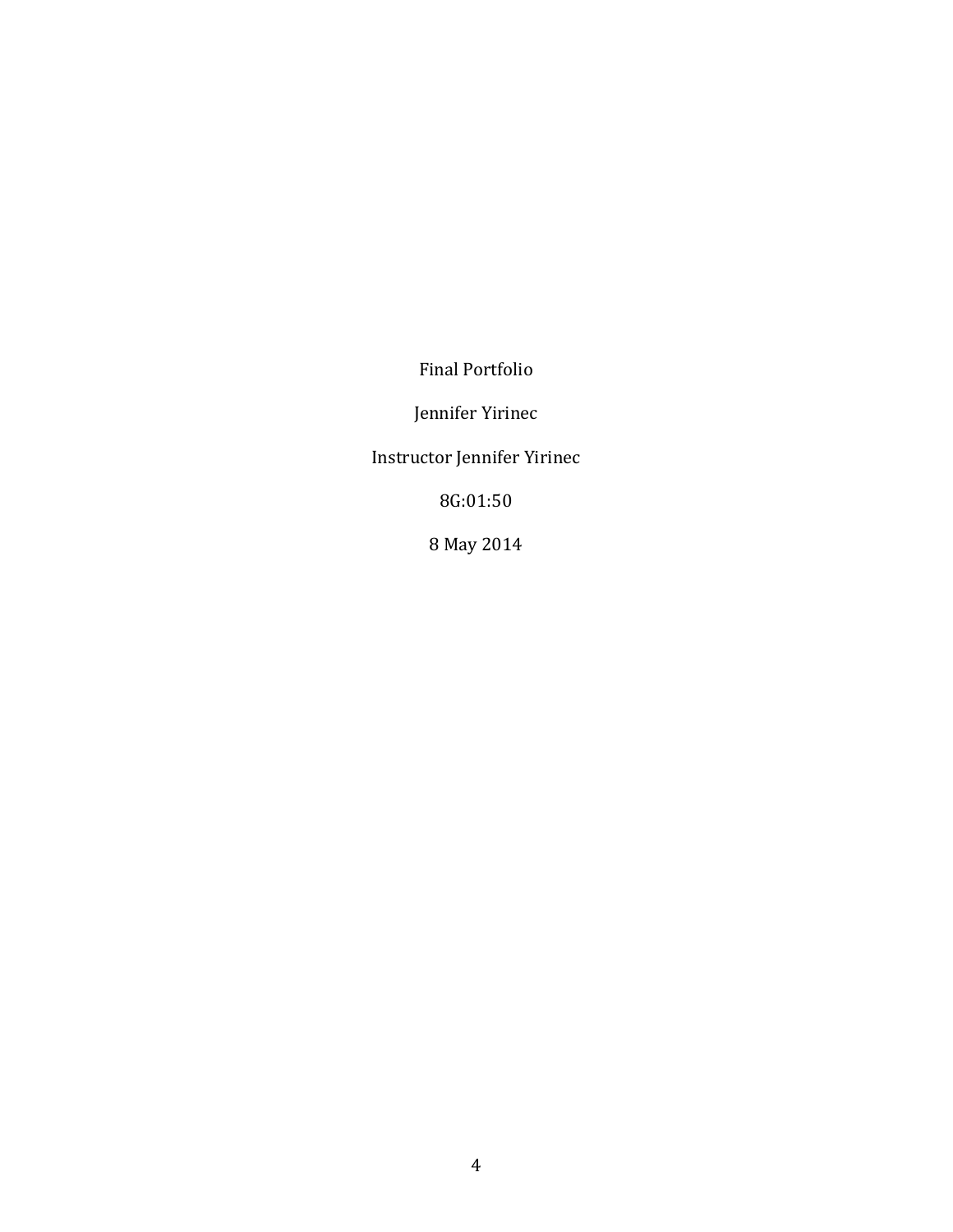## Table of Contents

| $\mathbf{I}$ . |                    |  |
|----------------|--------------------|--|
| II.            |                    |  |
| III.           |                    |  |
|                |                    |  |
|                |                    |  |
|                |                    |  |
|                |                    |  |
|                |                    |  |
| IV.            | <b>Final Essay</b> |  |
|                |                    |  |
|                |                    |  |
|                |                    |  |
| V.             |                    |  |
|                |                    |  |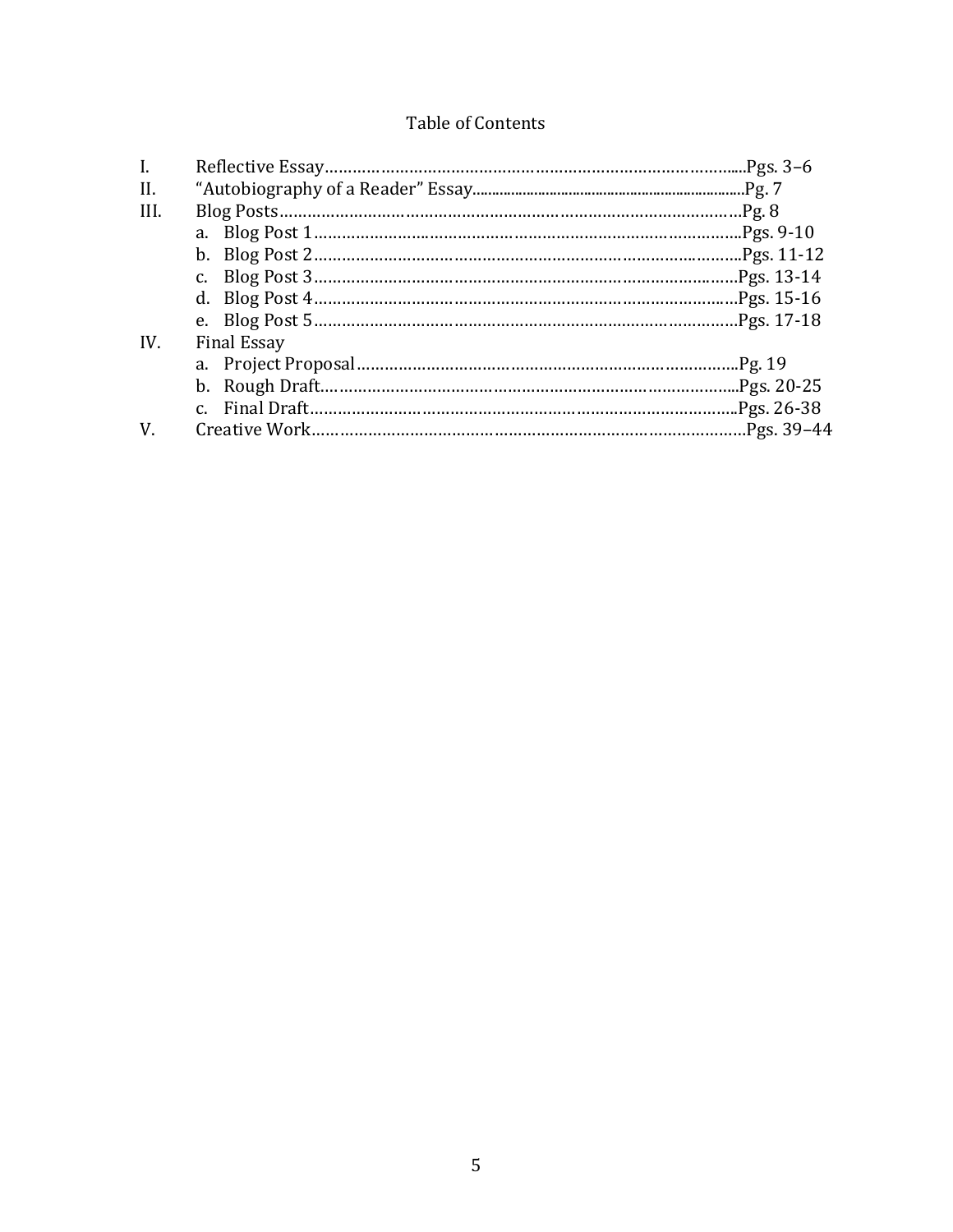Reflective Essay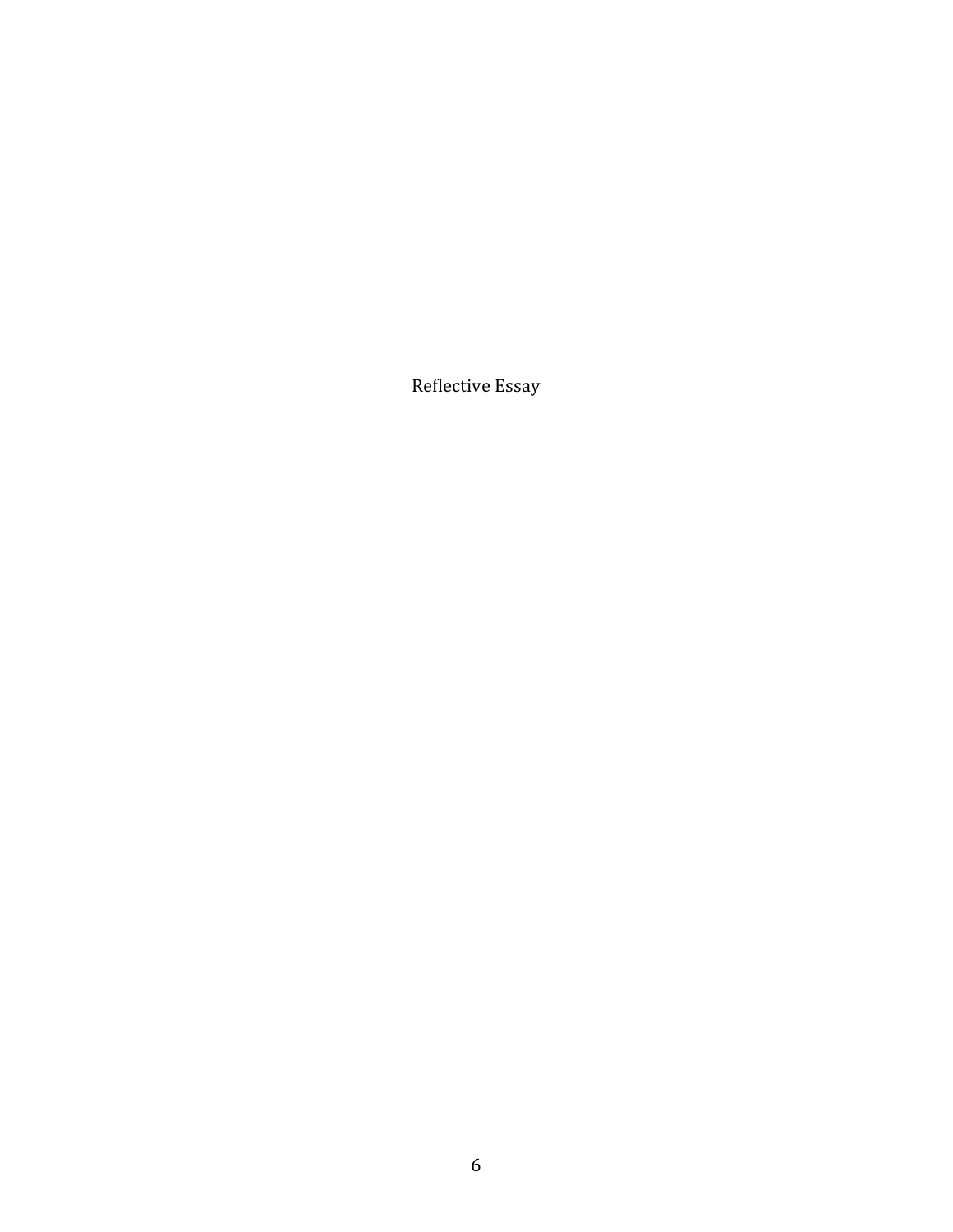When I first entered this course  $\dots$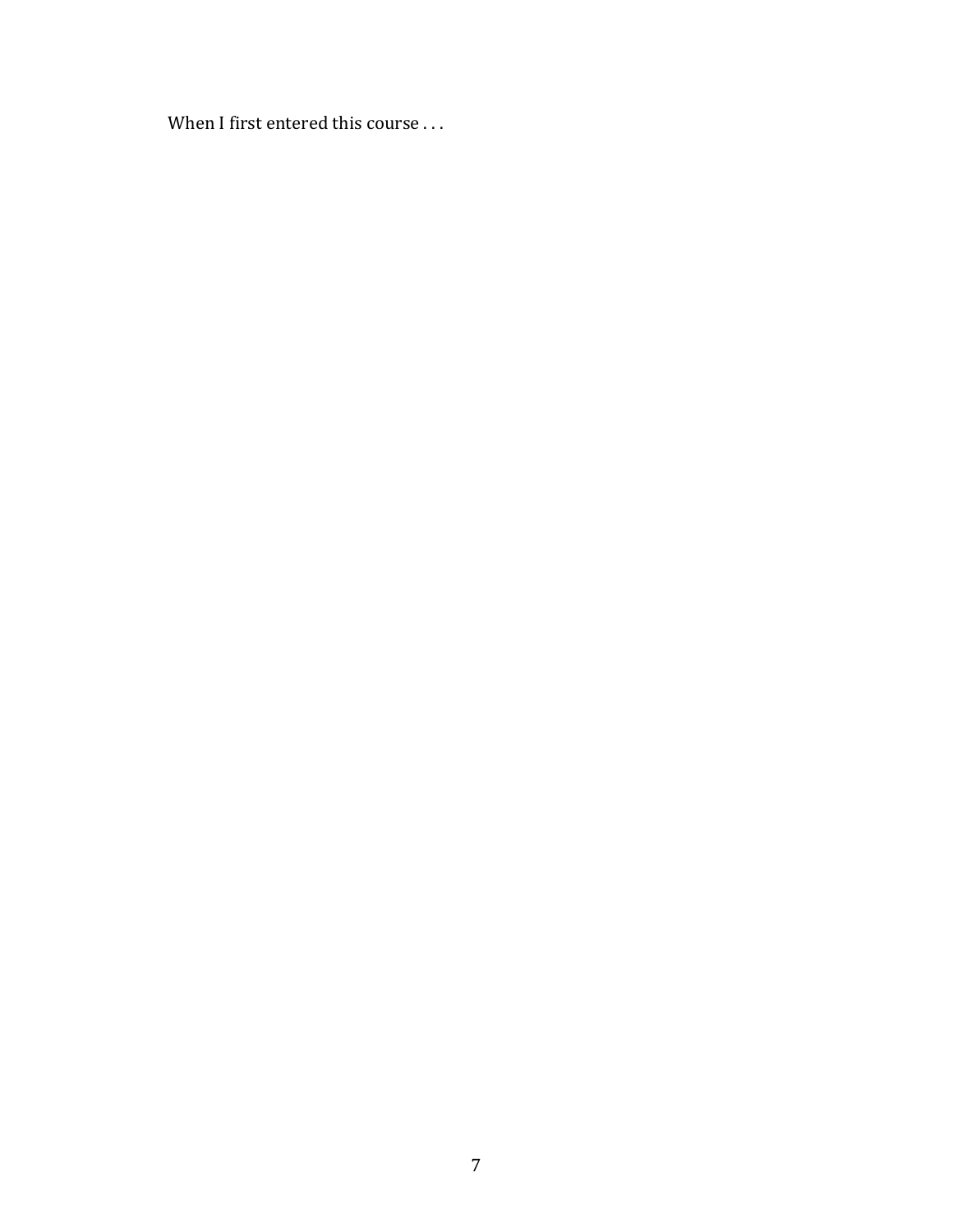"Autobiography of a Reader" Essay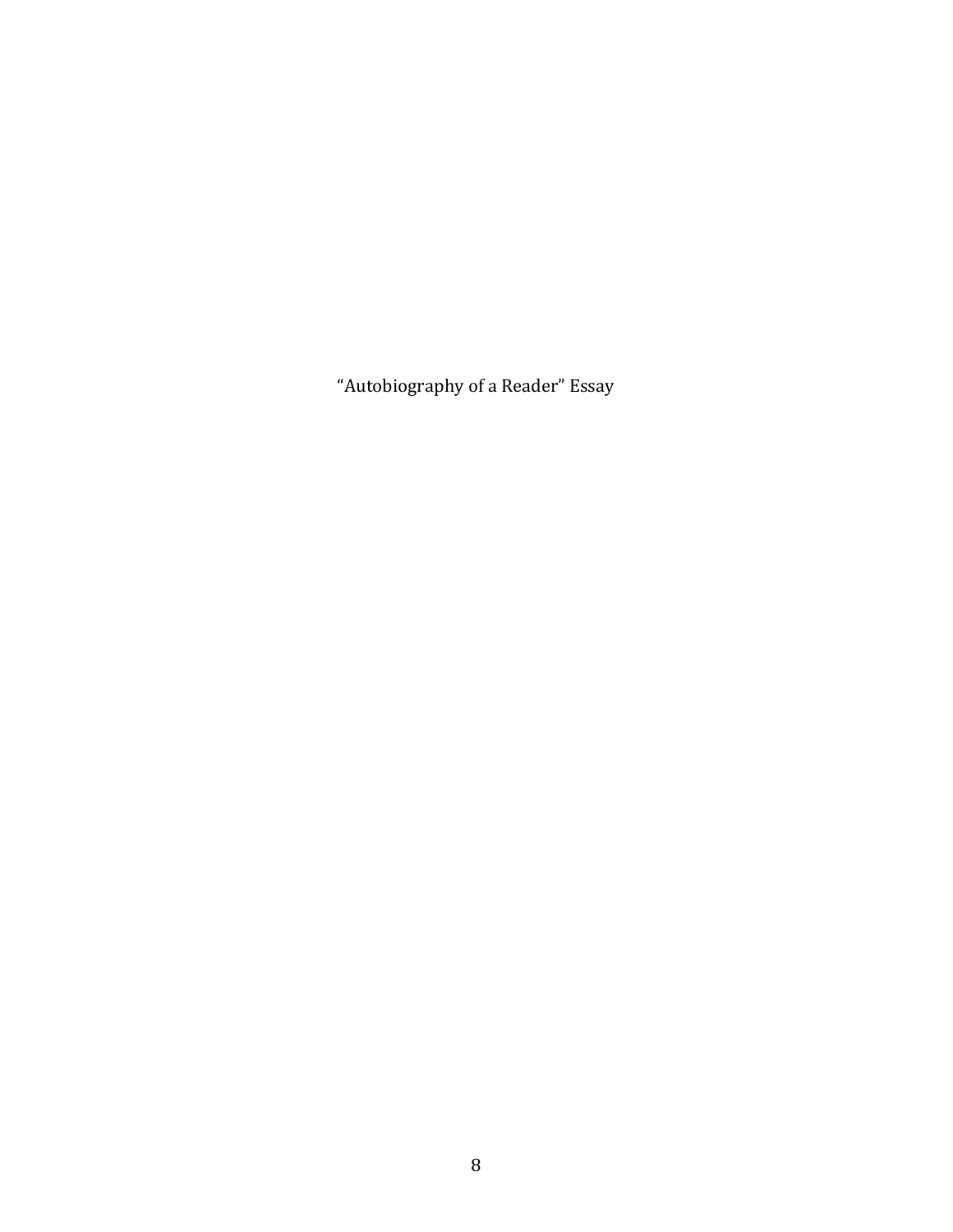First line of "Autobiography of a Reader" essay here, no heading/header necessary; just paste the body of the document in.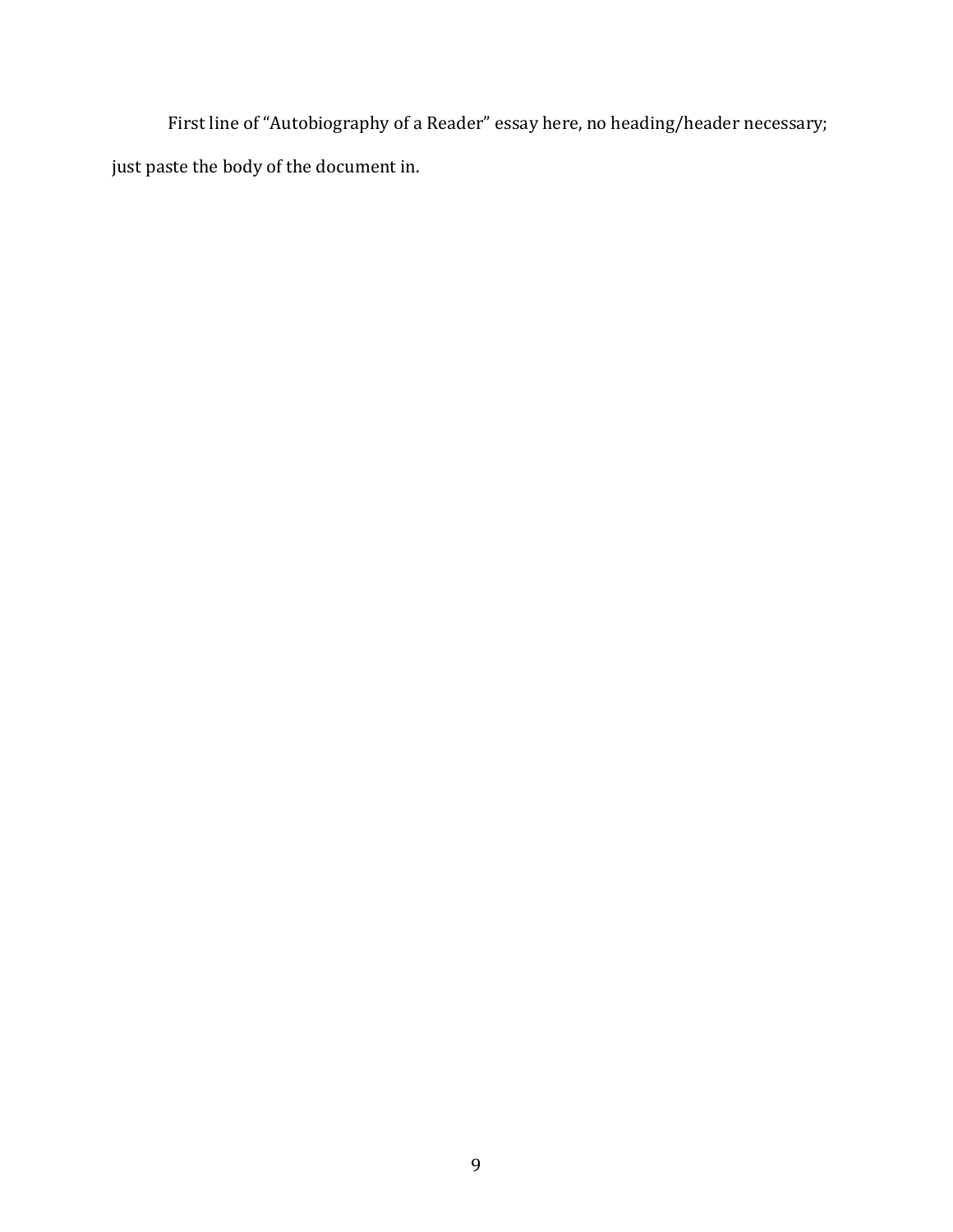Blog Posts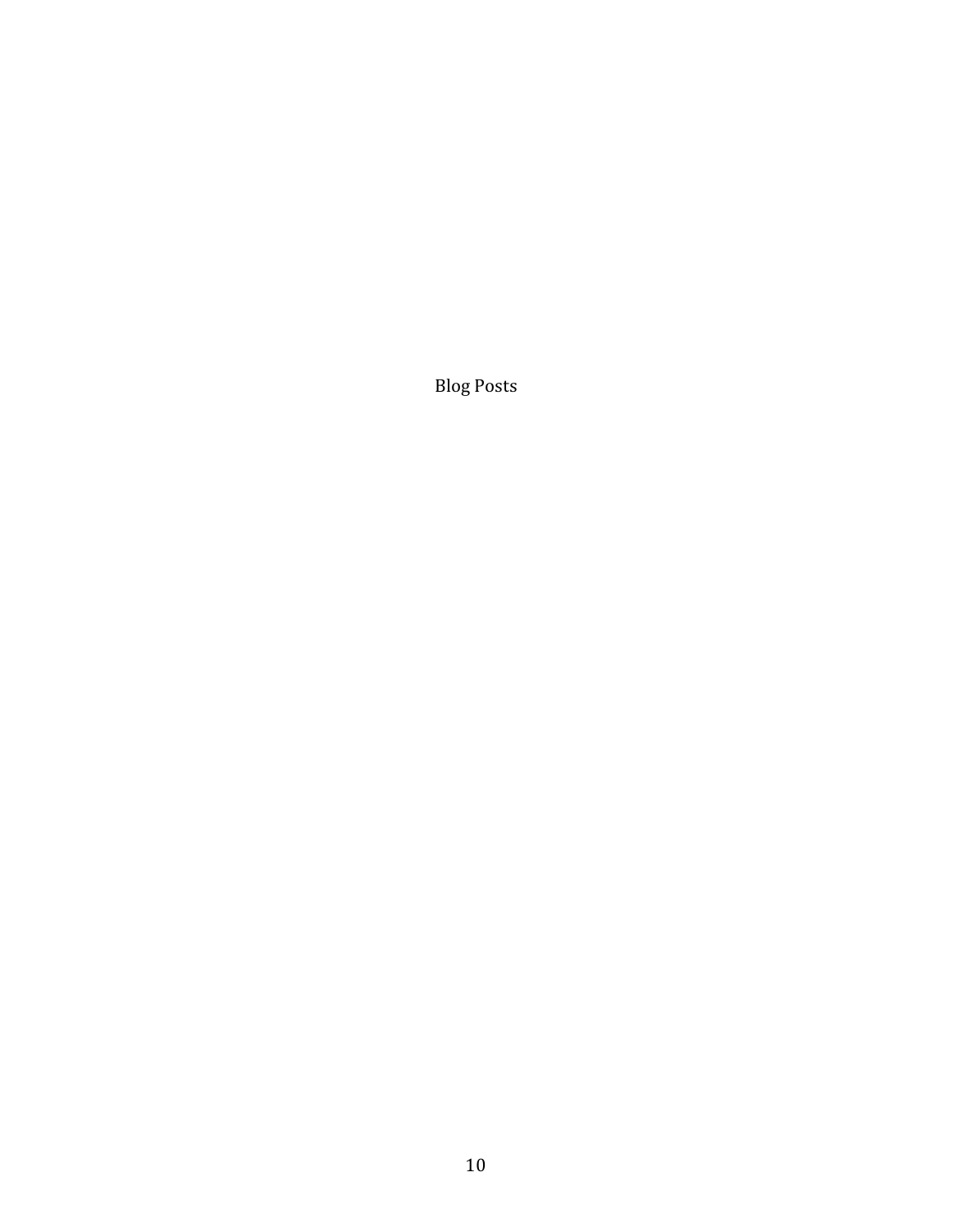Blog Post 1